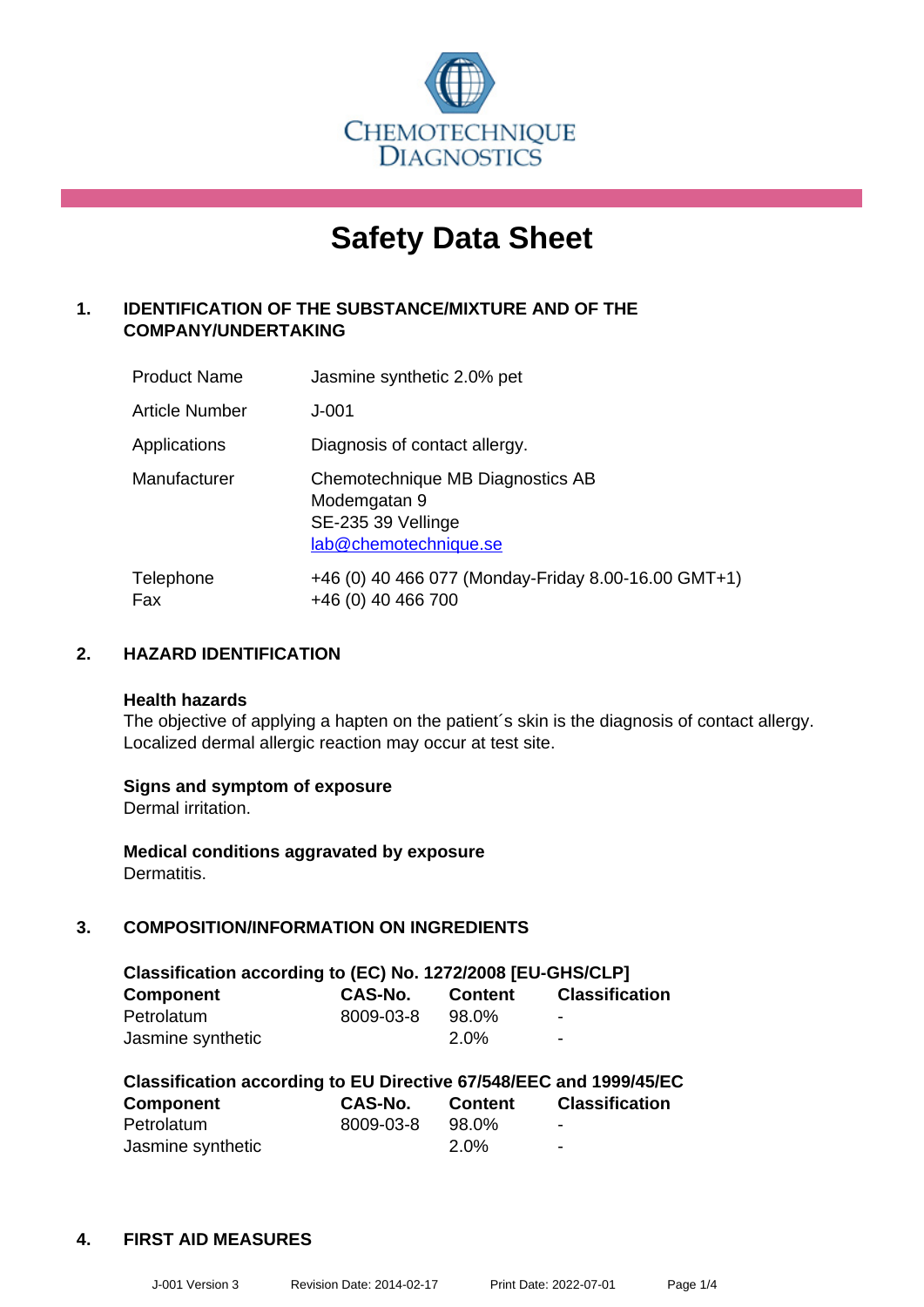#### **Emergency and first aid procedures**

Obtain medical attention.

## **5. FIRE-FIGHTING MEASURES\***

#### **Suitable extinguish media**

CO2, powder or water spray. Fight larger fires with water spray or alcohol resistant foam.

#### **For safety reasons unsuitable extinguishing agents** Water with full jet.

**Special protective equipment for fire-fighters** Wear self-contained respiratory protective device. Wear fully protective suit.

\*Data is shown for petrolatum only

#### **6. ACCIDENTAL RELEASES MEASURES**

**Steps to be taken if material is released or spilled** Contain and place in a closed container.

#### **7. HANDLING AND STORAGE**

**Precautions to be taken in handling and storage** Store dark at 5-8°C. Avoid extended exposure to light. FOR EXTERNAL USE ONLY.

#### **8. EXPOSURE CONTROLS/PERSONAL PROTECTION**

**Respiratory protection** Not required.

**Ventilation**

Local exhaust.

**Protective gloves** Disposal gloves.

#### **Eye protection**

Not required with normal use.

#### **Work/Hygienic practices**

Wash hands after each use.

#### **9. PHYSICAL AND CHEMICAL PROPERTIES**

Odour **Fragrance** 

Appearance Pale Yellow Semi-Solid

Melting point\* 50-55° C Flash point\* >100°C Self ignition\* Product does not self ignite.

Boiling point\* No data available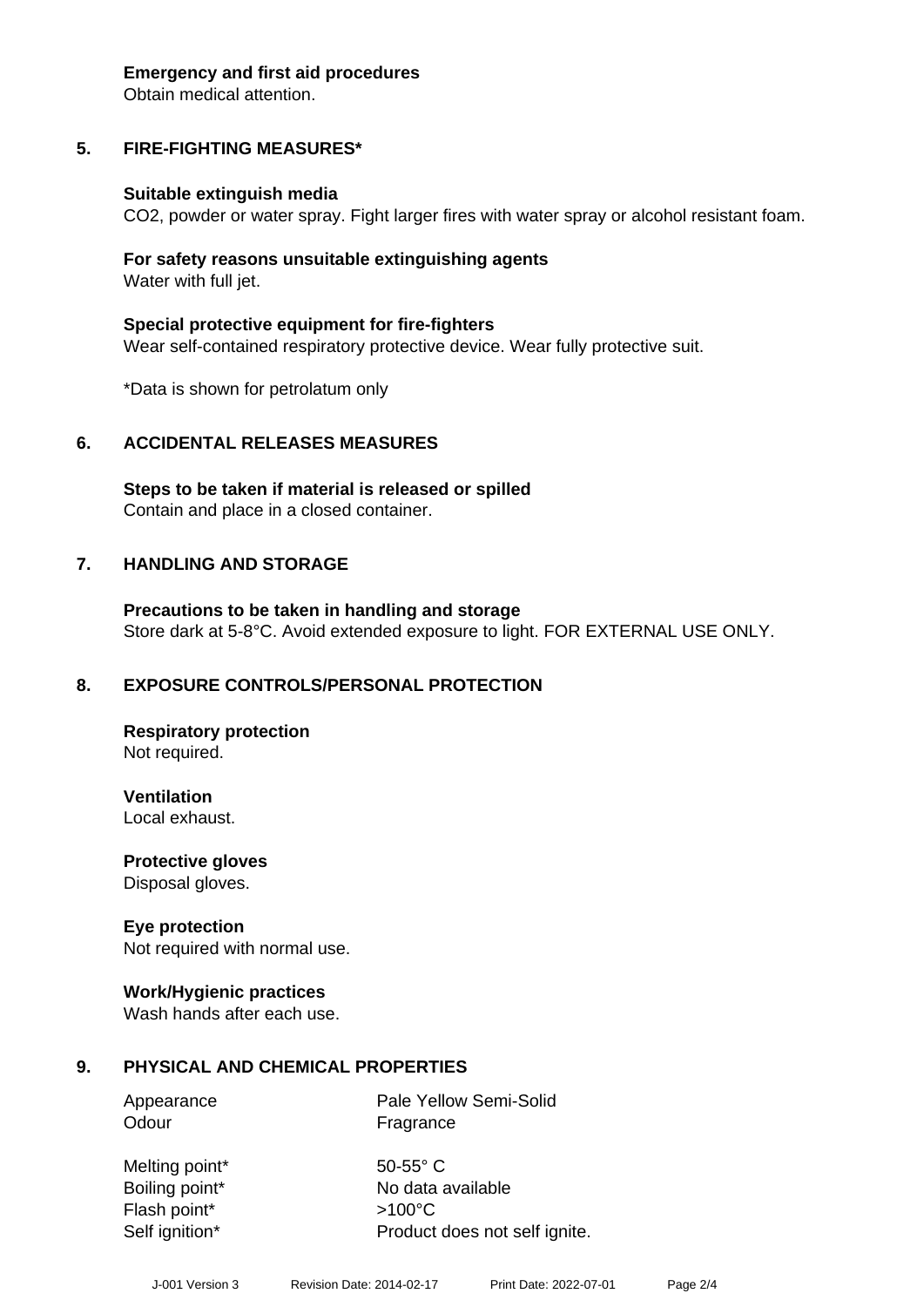Density\* No data available. Solubility in/Miscibility with Water\*

Danger of explosion\* Product does not present an explosion hazard. Insoluble

\*Data is shown for petrolatum only

## **10. STABILITY AND REACTIVITY**

#### **Incompability**

May react with strong oxidizing agents.

#### **Stability**

Stable at recommended storage conditions.

#### **Hazardous byproducts**

Combustion may generate CO, CO2 and other oxides.

# **Hazardous polymerization**

Will not occur.

# **11. TOXICOLOGICAL INFORMATION**

No data available.

#### **12. ECOLOGICAL INFORMATION**

No data available.

#### **13. DISPOSAL CONSIDERATIONS**

**Waste disposal method** Comply with federal, state/provincial and local regulation.

#### **14. TRANSPORT INFORMATION**

Not dangerous goods.

#### **15. REGULATORY INFORMATION**

The classification is according to the latest editions of the EU lists, and extended by company and literature data.

#### **16. OTHER INFORMATION**

#### **Text of H-statements and R-phrases mentioned in Section 3**

Pharmaceutical quality of tested hapten is confirmed by Chemotechnique Diagnostics according to validated analytical methods. Hapten passed test according to GMP standards.